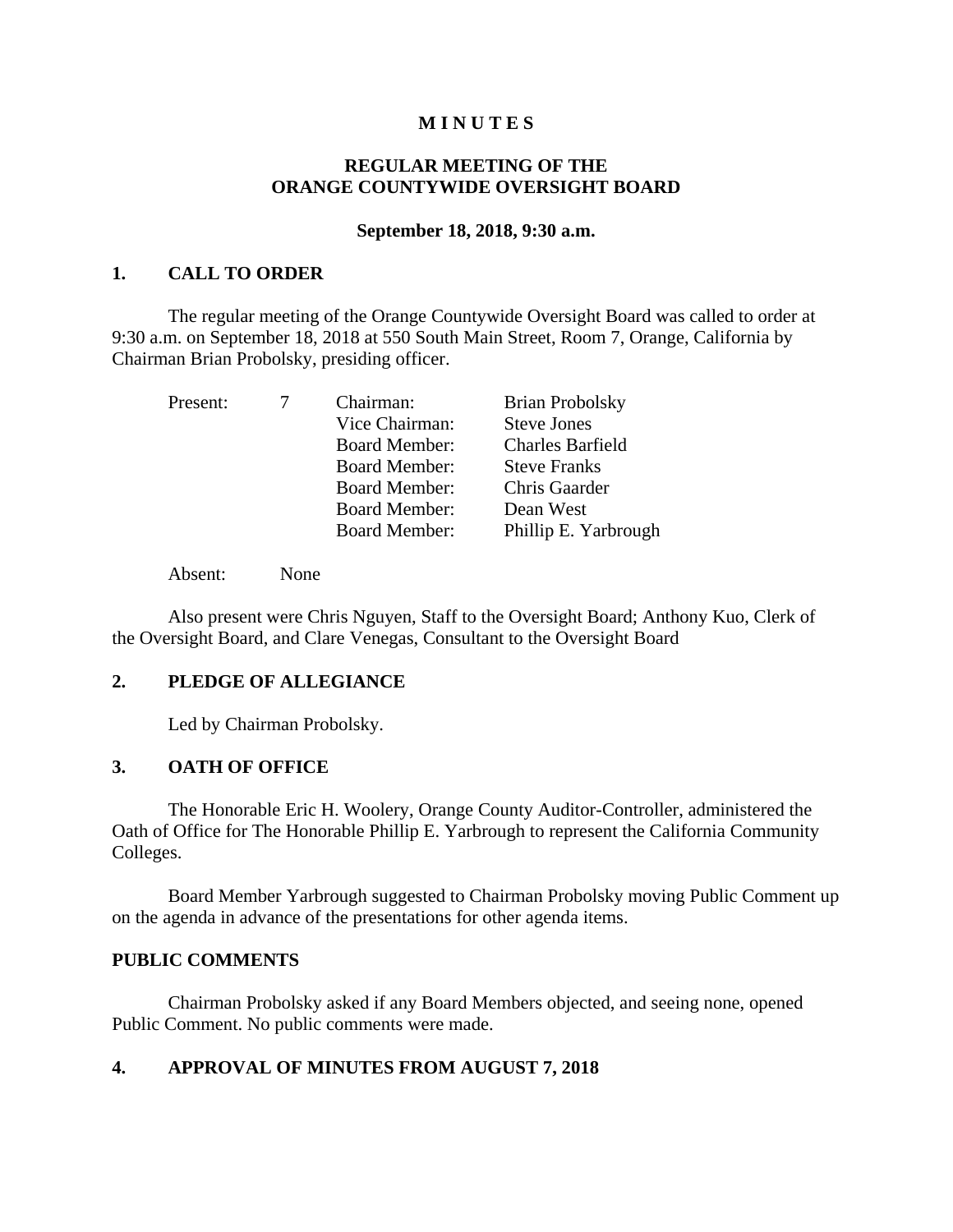Moved by Board Member Barfield, seconded by Board Member Gaarder.

# **5. ADOPTION OF RESOLUTION FOR REGULAR 2019 MEETING SCHEDULE**

Staff member Nguyen presented a resolution setting forth the regular meeting schedule for 2019 (January 22, January 29, April 30, July 30, September 24) and location (the Rancho Santiago Community College District board room in Santa Ana). He noted some meeting dates such as the January meetings are anticipated to be lengthier and some dates may be ultimately cancelled depending on number of requests for agenda items by Successor Agencies. He noted that the resolution also delegated to staff the ability to move the September 24 regular meeting to September 17, provided notice is given no later than the April 30 regular meeting.

Vice Chairman Jones requested that the meeting notices be sent to Board Members via electronic calendar invitations. Board Member Yarbrough requested staff avoid major religious holidays like Yom Kippur when scheduling future meetings. Chairman Probolsky requested an earlier start time, to which the Board agreed on 8:30 a.m. as the start time for all future meetings.

**ACTION:** The resolution was moved by Board Member Barfield, seconded by Board Member Yarbrough, unanimously approved.

# **6. PRESENTATION ON THE BOARD'S DUTIES AND RESPONSIBILITIES**

Staff member Nguyen provided a presentation of the Oversight Board's duties and responsibilities, citing the relevant language from Health and Safety Code Section 34179, and oversight relationship over the Successor Agencies in Orange County. He also noted the items that require Oversight Board approval including Recognized Obligation Payment Schedules (ROPS) and amendments; Last and Final ROPS; Issuance of bonds or other indebtedness; Pledges or agreements for the pledge of property tax revenue; Establishment of new repayment terms for outstanding loans; Compensation agreements; Property dispositions; and Final resolution of dissolution for the Successor Agency. Nguyen also noted Health and Safety Code does not allow Oversight Board members to be compensated or reimbursed for expenses.

Board Member Franks asked whether they would be able to get information about all of the Successor Agencies and the status of their obligations. Staff member Nguyen noted that the staff, along with the assistance of Curt Pringle & Associates, the consultant, are working on a "snapshot survey" for Successor Agencies to complete and will present the findings at a future meeting. Board Member Franks also inquired about the Oversight Board's administrative budget and how funds are allocated and drawn upon. Staff member Nguyen replied that only actual administrative and set-up costs are drawn upon as needed from the Redevelopment Property Tax Trust Fund (RPTTF), and such allocations do not require Board action.

# **7. ADOPT RESOLUTION AT THE REQUEST OF SEAL BEACH SUCCESSOR AGENCY FOR APPOINTMENT OF NEW OVERSIGHT AGENT AND PROGRAM ADMINISTRATOR**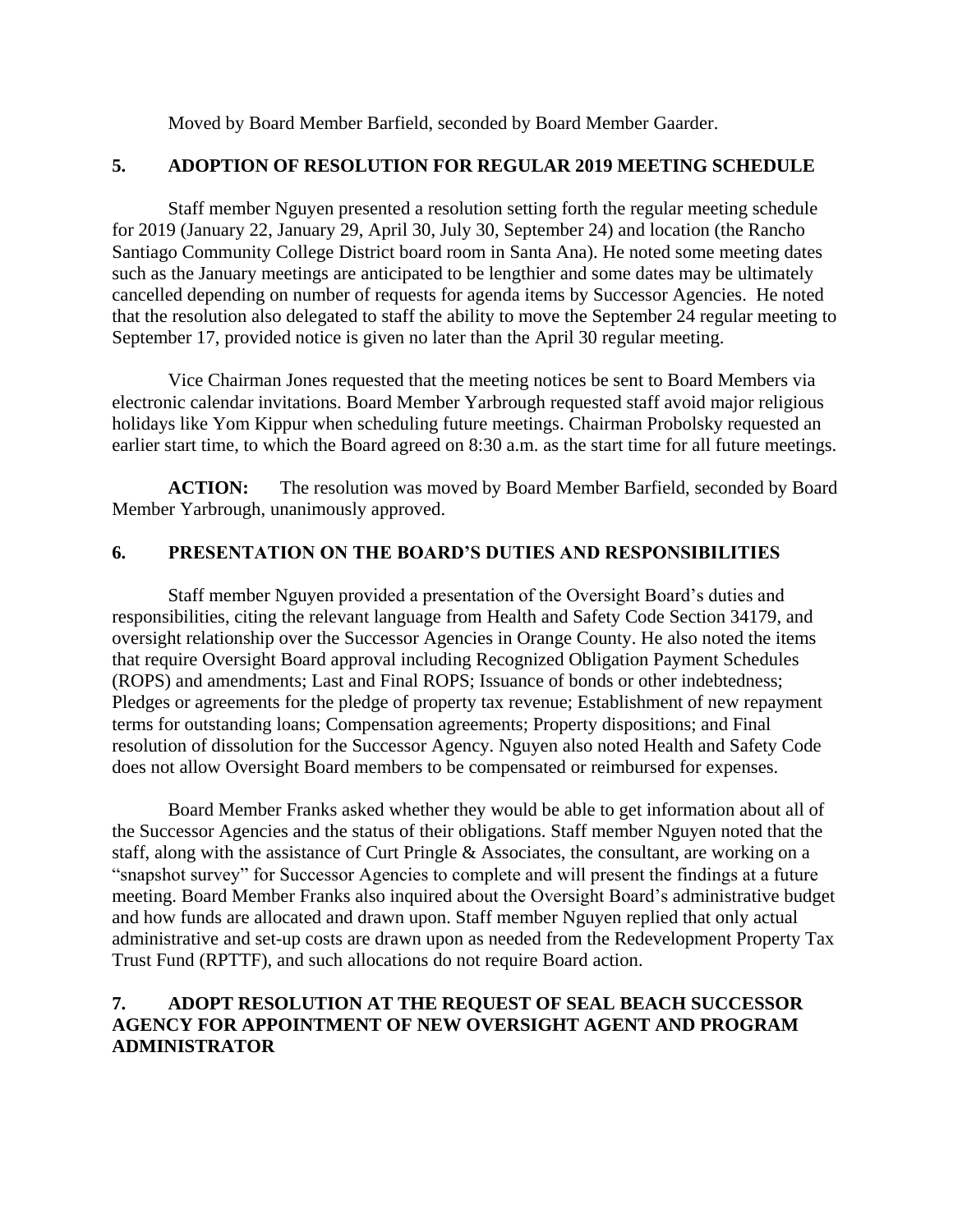Vikki Beatley, the City of Seal Beach's Director of Finance and City Treasurer, presented the resolution requesting the Oversight Board authorize the Successor Agency's execution and delivery of Amendment No. 2 to appoint a successor Oversight Agent and Program Administrator for Seal Beach Shores, a mobile home park project, per the bond issuance documents.

**ACTION:** The resolution was moved by Board Member Yarborough, seconded by Board Member Barfield, unanimously approved.

## **8. ADOPT RESOLUTION AT THE REQUEST OF GARDEN GROVE SUCCESSOR AGENCY FOR TRANSFER OF PROPERTY**

Vice Chairman Jones recused himself on this item and left the Board room.

Lisa Kim, the City of Garden Grove's Community and Economic Development Director, discussed the agency's request to approve the transfer of certain real property to New Age Brookhurst, LLC in accordance with the Long Range Property Management Plan.

Board Members Franks and Yarborough inquired about the sale proceeds and market valuation. Board Member West asked about the property tax distribution.

**ACTION:** Moved by Board Member Yarbrough, seconded by Board Member Gaarder, unanimously approved.

# **9. ADOPT RESOLUTIONS REGARDING REQUESTS BY SUCCESSOR AGENCIES FOR AMENDED RECOGNIZED OBLIGATION PAYMENT SCHEDULE (ROPS)**

At 10:06 a.m., Vice Chairman Jones returned to the dais. Jones requested staff provide a legal opinion on recusals of Successor Agencies where he is also a sitting board member. Staff member Nguyen noted that staff will have an update later in the agenda regarding Board counsel.

**a. Anaheim**: Staff member Nguyen introduced the item. City of Anaheim Community and Economic Development Director John Woodhead presented a resolution approving amendment to FY 2018-19 ROPS for the Anaheim Successor Agency, and explained the background. The amendment requests RPTTF funds to pay a City loan obligation for construction of the Packing House alleyway. Department of Finance denied the request for funding, and they are awaiting a trial court decision that is consistent with the appellate court.

Board Member Franks asked if the Oversight Board's action make us a party to litigation. Board Member West asked about why the Department of Finance denied the request.

Staff member Nguyen noted that the first paragraph from resolution was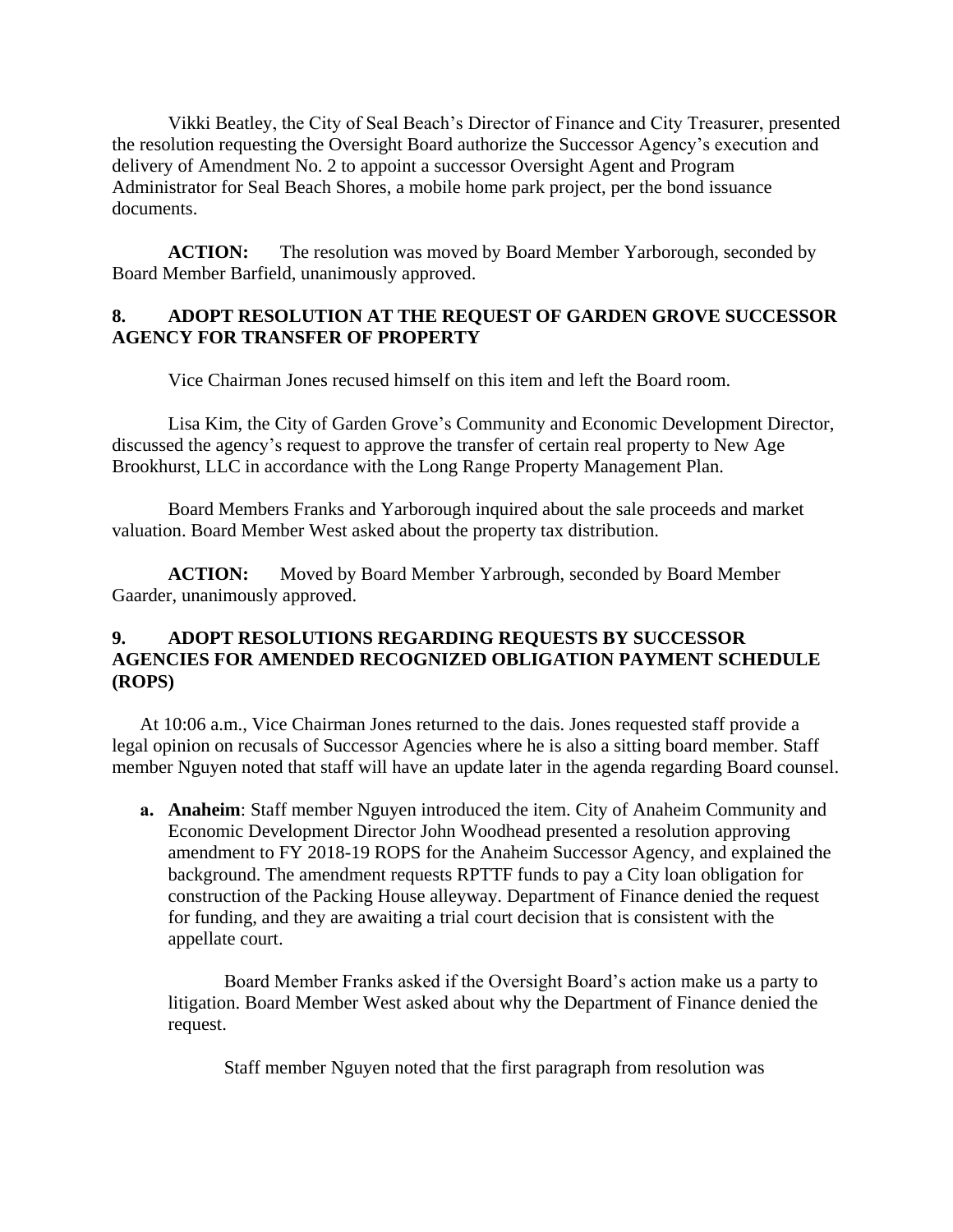mistakenly placed there and should be deleted.

**ACTION:** Motion by Board Member Yarbrough, seconded by Vice Chairman Jones, unanimously approved, with an amendment to delete the erroneous first paragraph.

b. **Garden Grove** – 10:13 a.m. Vice Chairman Jones recused himself from this item. Staff member Nguyen explained the request to approve the Garden Grove's Amended ROPS 18-19 B. The funds should have come from FY 17-18 instead of FY 18-19.

**ACTION**: Motion by Board Member Barfield, seconded by Board Member Yarbrough, unanimously approved.

At 10:16 a.m., Vice Chairman Jones returned to dais.

c. **Mission Viejo** -- Staff member Nguyen noted this item is to approve the Amended ROPS 18-19B, noting that Mission Viejo's increase of \$33,000 is the result of implementing the settlement agreement resulting from litigation between the State, the County, and City. Nguyen noted Mission Viejo staff were in attendance to answer any questions.

Board Member Gaarder clarified that this reflects a change in how the expenses are allocated between the parties. Nguyen said that ROPS only pertains to money coming from the RPTTF.

**ACTION**: Motion by Board Member Gaarder, seconded by Board Member Barfield, unanimously approved.

d. **San Juan Capistrano –** Staff member Nguyen introduced the San Juan Capistrano Successor Agency request to approve the Amended ROPS 18-19B for the second half of Fiscal Year 2018-19 to ensure that the Successor Agency complies with its bond covenants.

Vanessa Ludband, counsel to the San Juan Capistrano Successor Agency, explained the amended ROPS adjusts the timing of tax deposits in order to fully comply with the agreements. Board Member Franks asked whether this timing issue may occur with other agencies.

ACTION: Motion by Board Member Yarbrough, seconded by Vice Chairman Jones, unanimously approved.

a. **Santa Ana** -- Staff member Nguyen introduced the request by the Santa Ana Successor Agency to approve a resolution approving an amendment to the FY 2018-19 ROPS to reflect payment of an outstanding obligation that is anticipated in January 2019.

**ACTION:** Motion by Board Member Gaarder, seconded by Board Member Yarbrough, unanimously approved.